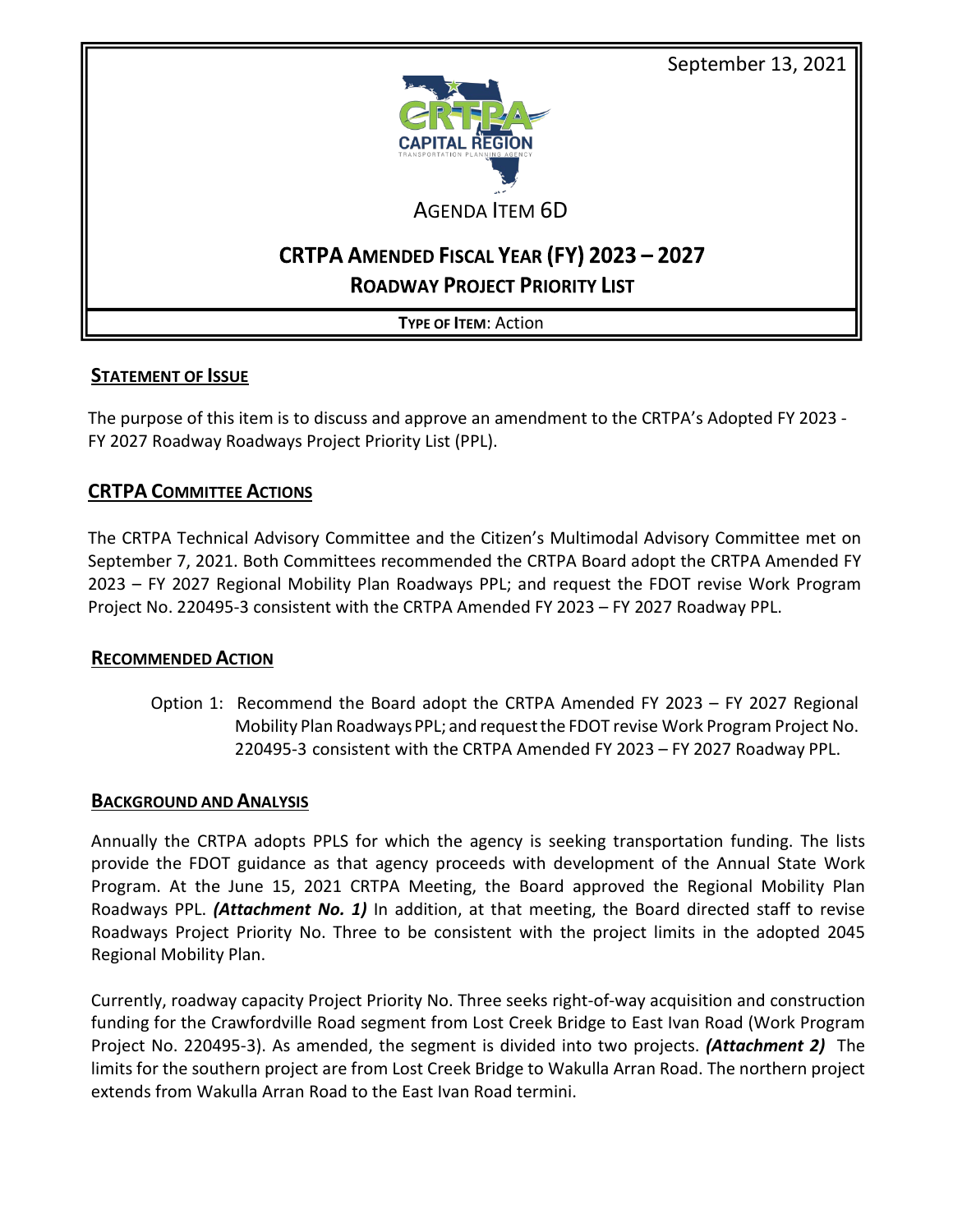#### **BACKGROUND AND ANALYSIS** *(cont.)*

This modification divides the 4.4 mile segment roughly into two equal sections with the northern piece proposed as Roadway Project Priority No. Three and the southern piece as Project Priority No. Four. The intent of this change is to facilitate funding the higher priority northern segment, including improvements at the Crawfordville Road and Wakulla Arran Road intersection.

#### **RECOMMENDED ACTION**

- Option 1: Recommend the Board adopt the CRTPA Amended FY 2023 FY 2027 Regional Mobility Plan Roadways PPL; and request the FDOT revise Work Program Project No. 220495-3 consistent with the CRTPA Amended FY 2023 – FY 2027 Roadway PPL. (Recommended)
- Option 2: As desired by the Board.

#### **ATTACHMENTS**

Attachment 1: Adopted FY 2023 - FY 2027 Regional Mobility Plan Regional Roadways PPL *(June 2021)* Attachment 2: Amended FY 2023 - FY 2027 Regional Mobility Plan Regional Roadways PPL *(Sep 2021)*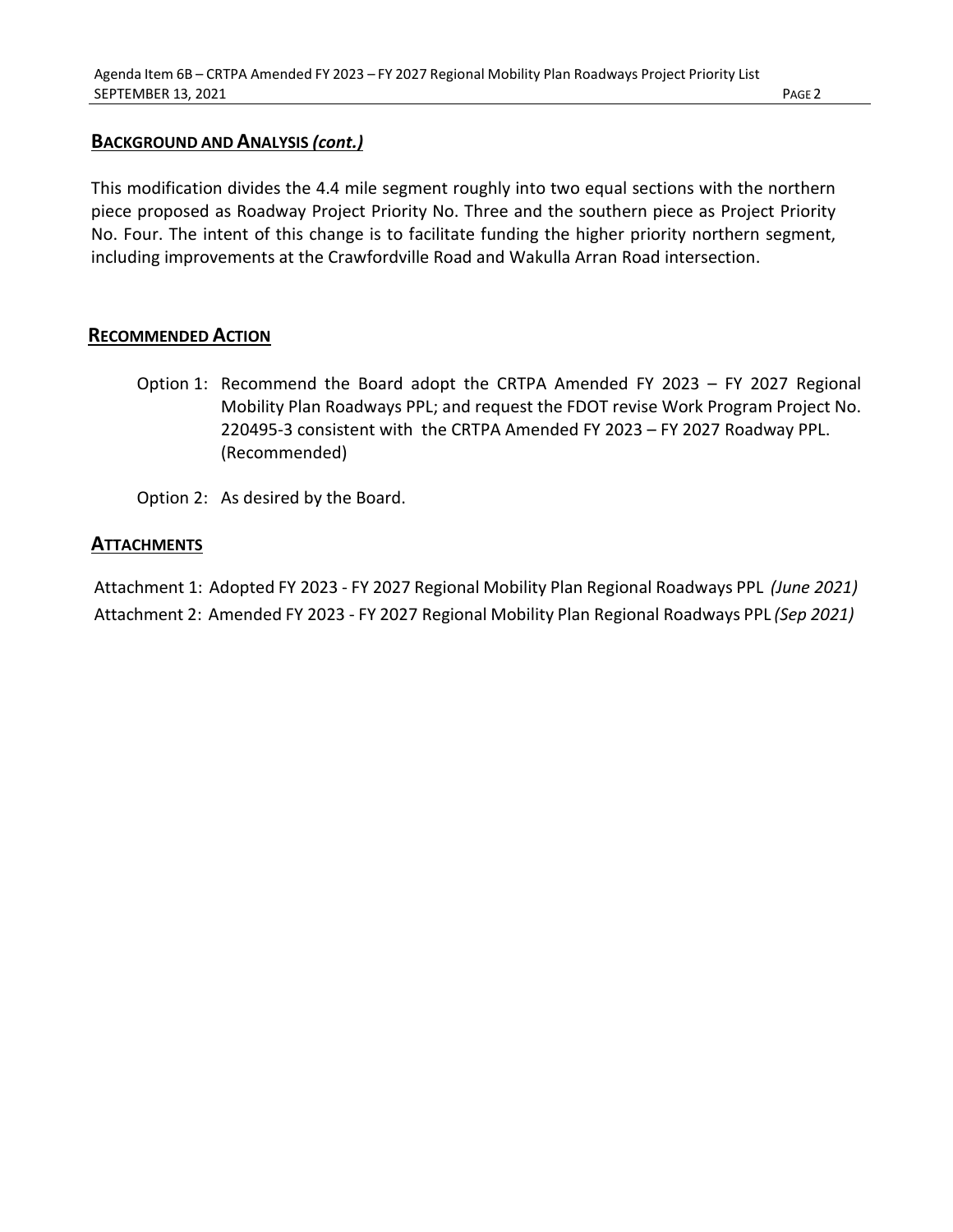

| Priority<br><b>Rank</b> | <b>Project Name/Limits</b>                                                                                      | <b>FDOT WP#</b> | <b>Programmed Funding</b> |         |         |      |      |      | Project/Strategy             | <b>County</b> | Length | Phase ** Funding<br>Sought                                                                                                                  |
|-------------------------|-----------------------------------------------------------------------------------------------------------------|-----------------|---------------------------|---------|---------|------|------|------|------------------------------|---------------|--------|---------------------------------------------------------------------------------------------------------------------------------------------|
|                         | Woodville Highway <sup>1</sup><br>(Capital Circle, SE to Gaile Ave.) (Gaile Ave. to Paul<br><b>Russell Rd.)</b> | 424009-4        | Phase                     | 2022    | 2023    | 2024 | 2025 | 2026 |                              |               |        | CST (\$19.5M)                                                                                                                               |
| 1                       |                                                                                                                 | 424009-5        |                           |         |         |      |      |      | Widen to 4 lanes             | Leon          | 2.1    | CST (\$8.7M)                                                                                                                                |
|                         |                                                                                                                 |                 | Phase                     | 2022    | 2023    | 2024 | 2025 | 2026 |                              |               |        |                                                                                                                                             |
| $\overline{2}$          | Capital Circle, Southwest <sup>2</sup><br>(Crawfordville Rd. to Springhill Rd.)                                 | 219749-2        | <b>CST</b>                |         |         |      |      |      | <b>Widen to 6 lanes</b>      | Leon          | 2.34   | CST (\$32.1M)<br>ROW(\$33.99M)<br>CST (\$43.8M)<br>ROW (\$31.09M)<br>CST (\$50.5M)<br>ROW (19.1M)<br>PE (\$3.2 M)<br>PE<br>FS<br>PD&E (1.6) |
|                         |                                                                                                                 |                 |                           |         |         |      |      |      |                              |               |        |                                                                                                                                             |
|                         | <b>Crawfordville Road</b>                                                                                       |                 | Phase                     | 2022    | 2023    | 2024 | 2025 | 2026 |                              |               | 4.4    |                                                                                                                                             |
| $\overline{\mathbf{3}}$ | (Lost Creek Bridge to East Ivan Rd.)                                                                            | 220495-3        |                           |         |         |      |      |      | <b>Widen to 4 lanes</b>      | Wakulla       |        |                                                                                                                                             |
|                         | <b>Crawfordville Road</b><br>(N. of Alaska Way to Lost Creek Bridge)                                            |                 | Phase                     | 2022    | 2023    | 2024 | 2025 | 2026 |                              |               |        |                                                                                                                                             |
| 4                       |                                                                                                                 | 220495-6        | <b>ROW</b>                |         | \$2.6 M |      |      |      | Widen to 4 lanes             | Wakulla       | 3.6    |                                                                                                                                             |
|                         |                                                                                                                 |                 |                           |         |         |      |      |      |                              |               |        |                                                                                                                                             |
|                         | Orange Avenue <sup>2</sup>                                                                                      |                 | Phase                     | 2022    | 2023    | 2024 | 2025 | 2026 |                              |               | 4.3    |                                                                                                                                             |
| 5                       | (N Lake Bradford Road to Monroe St)<br>(Capital<br>Circle, SW to N. Lake Bradford Rd)                           | 437902-4        | <b>PE</b>                 | \$1.9 M |         |      |      |      | Widen to 4 lanes             | Leon          |        |                                                                                                                                             |
|                         | Thomasville Road (Midtown Plan) <sup>3</sup>                                                                    |                 | Phase                     | 2022    | 2023    | 2024 | 2025 | 2026 |                              |               |        |                                                                                                                                             |
| 6                       | (Seventh Ave. to Monroe St.)                                                                                    |                 |                           |         |         |      |      |      | <b>Corridor Improvements</b> | Leon          | 0.5    |                                                                                                                                             |
|                         | <b>Mahan Drive and Capital Circle, NE</b>                                                                       |                 | Phase                     | 2022    | 2023    | 2024 | 2025 | 2026 | Intersection                 |               |        |                                                                                                                                             |
| $\overline{7}$          | (Intersection Improvements)                                                                                     |                 |                           |         |         |      |      |      | Improvements                 | Leon          | 0      |                                                                                                                                             |
| 8                       | Pensacola Street                                                                                                |                 | Phase                     | 2022    | 2023    | 2024 | 2025 | 2026 | <b>Widen to 4 lanes</b>      | Leon          | 0.8    |                                                                                                                                             |
|                         | (West Side Student Corridor Gateway $^{\scriptscriptstyle 1}$ )                                                 |                 |                           |         |         |      |      |      |                              |               |        |                                                                                                                                             |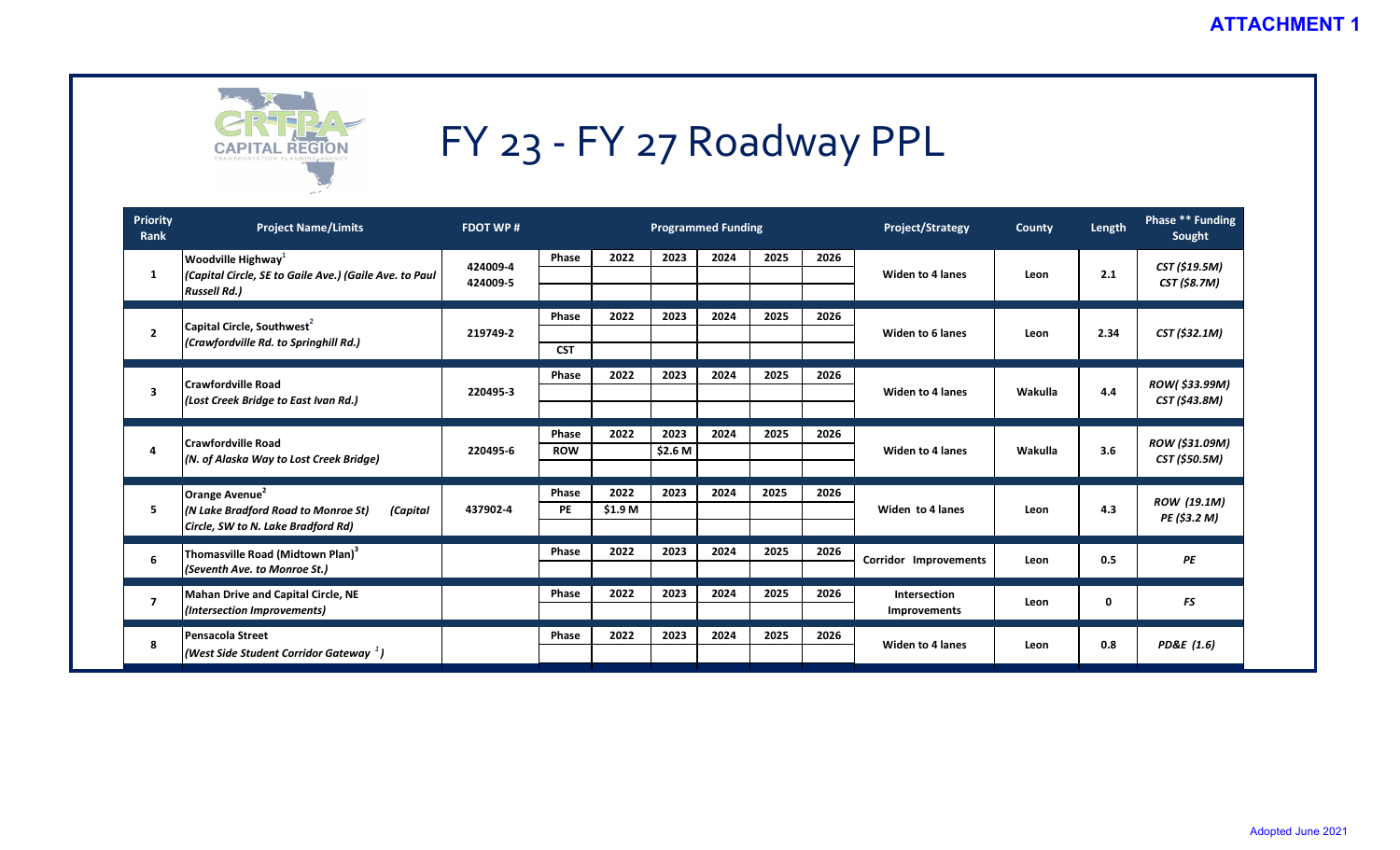

| Priority<br>Rank | <b>Project Name/Limits</b>                                                                                       | <b>FDOT WP#</b> | <b>Programmed Funding</b> |                                  |                                  |                           |      |      | <b>Project/Strategy</b>             | <b>County</b> | Length            | Phase **<br><b>Funding Sought</b> |
|------------------|------------------------------------------------------------------------------------------------------------------|-----------------|---------------------------|----------------------------------|----------------------------------|---------------------------|------|------|-------------------------------------|---------------|-------------------|-----------------------------------|
| 9                | <b>Crawfordville Road</b><br>LL Wallace Rd to beginning of 4-lane Wakulla<br><b>County Line to LL Wallace Rd</b> |                 | Phase                     | 2022                             | 2023                             | 2024                      | 2025 | 2026 | <b>Widen to 4 lanes</b>             | Leon          | 1.7<br>2.1        | PE                                |
| 10               | Lake Bradford Road/Springhill Road <sup>1</sup><br><b>Capital Circle SW to Gaines St</b>                         |                 | Phase                     | 2022                             | 2023                             | 2024                      | 2025 | 2026 | <b>Corridor Improvements</b>        | Leon          | 3.8               | PE                                |
| 11               | Tharpe Street <sup>2</sup><br>Capital Circle NW to Ocala Rd                                                      |                 | Phase                     | 2022                             | 2023                             | 2024                      | 2025 | 2026 | Widen to 4 lanes                    | Leon          | 2.7               | PD&E                              |
| 12               | Thomasville Road (Midtown Plan) <sup>3</sup><br><b>Bradford/Betton Rds to Seventh Ave.</b>                       |                 | Phase                     | 2022                             | 2023                             | 2024                      | 2025 | 2026 | <b>Corridor Improvements</b>        | Leon          | 0.9               | PE                                |
| 13               | Bannerman Road <sup>2</sup><br><b>Preservation Rd to Qual Commons Dr</b>                                         |                 | Phase                     | 2022                             | 2023                             | 2024                      | 2025 | 2026 | Widen to 4 lanes w/<br>enhancements | Leon          | 1.7               | <b>CST</b>                        |
| 14               | Northeast Gateway, Welaunee Blvd Extension <sup>1</sup><br><b>Fleischmann Rd to Roberts Rd.</b>                  | 444999-1        | Phase<br><b>LAR</b>       | 2022                             | 2023<br>\$1.5 M                  | 2024                      | 2025 | 2026 | New 4 lane road                     | Leon          | 6.5               | PE/CST                            |
| 15               | Welaunee Blvd./I-10 Interchange                                                                                  |                 | Phase                     | 2022<br><b>Contract Contract</b> | 2023<br><b>Contract Contract</b> | 2024<br><b>STATISTICS</b> | 2025 | 2026 | <b>New Interchange</b>              | Leon          | ٠<br><b>COLLA</b> | J/R                               |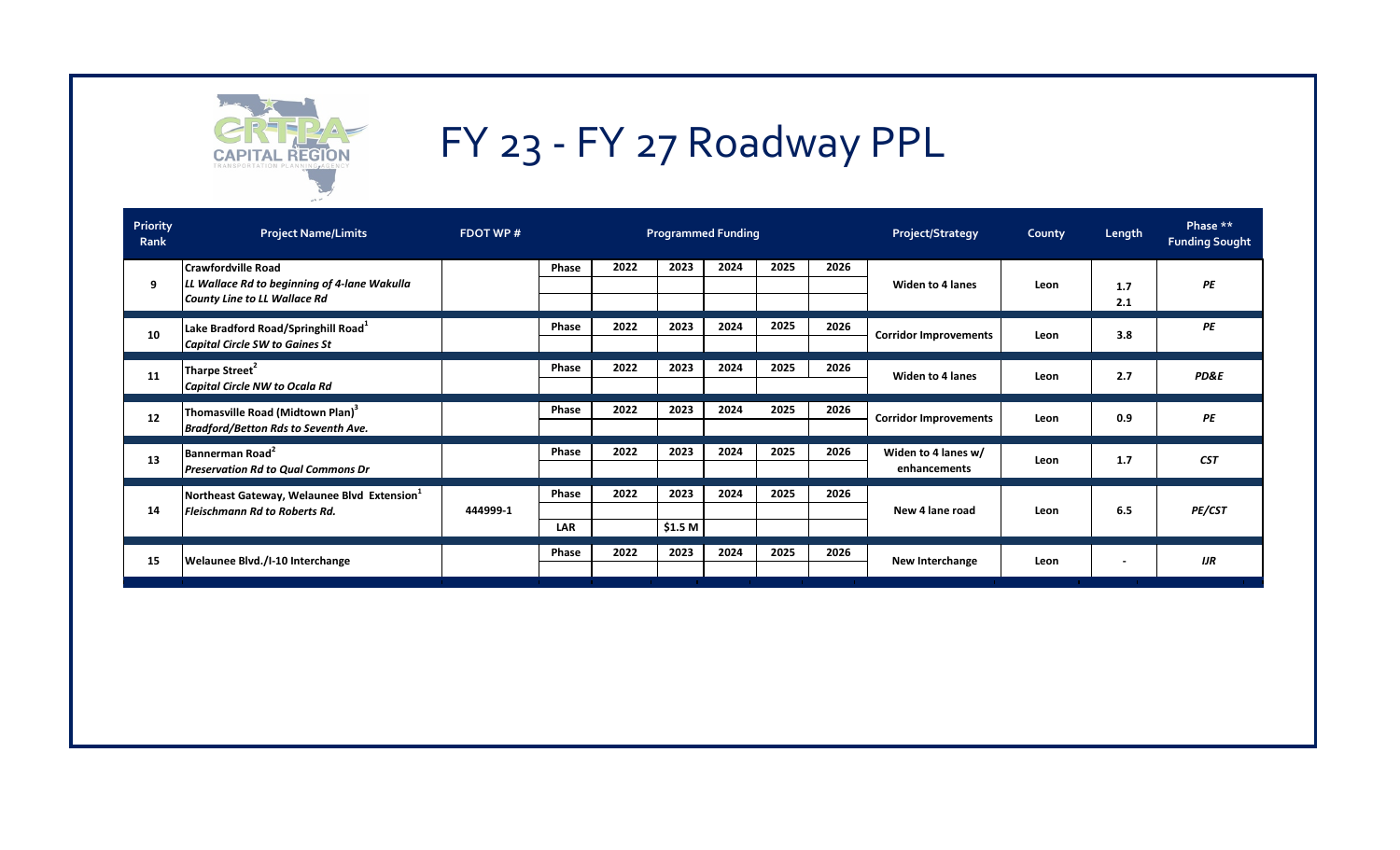

| Priority<br>Rank        | <b>Project Name/Limits</b>                                                                               | FDOT WP No. | <b>Programmed Funding</b> |         |                 |      |      |      | <b>Project Strategy</b>      | County  | Length | Phase & Funding<br>Sought                                                                                     |  |
|-------------------------|----------------------------------------------------------------------------------------------------------|-------------|---------------------------|---------|-----------------|------|------|------|------------------------------|---------|--------|---------------------------------------------------------------------------------------------------------------|--|
|                         | Woodville Highway <sup>1</sup><br>(Capital Circle, SE to Gaile Ave.)<br>(Gaile Ave. to Paul Russell Rd.) | 424009-4    | Phase                     | 2022    | 2023            | 2024 | 2025 | 2026 |                              |         |        | CST (\$19.5M)<br><b>CST (\$8.7M)</b><br>CST (\$32.1M)<br>ROW (\$33.99M)<br><b>CST 43.8M</b><br>ROW (\$31.09M) |  |
| 1                       |                                                                                                          | 424009-5    |                           |         |                 |      |      |      | Widen to 4 lanes             | Leon    | 2.1    |                                                                                                               |  |
|                         | Capital Circle, Southwest <sup>2</sup><br>(Crawfordville Rd. to Springhill Rd.)                          |             | Phase                     | 2022    | 2023            | 2024 | 2025 | 2026 | Widen to 6 lanes             |         | 2.3    |                                                                                                               |  |
| $\overline{2}$          |                                                                                                          | 219749-2    |                           |         |                 |      |      |      |                              | Leon    |        |                                                                                                               |  |
|                         | <b>Crawfordville Road</b><br>(Wakulla Arran Road to East Ivan Road)                                      |             | Phase                     | 2022    | 2023            | 2024 | 2025 | 2026 |                              |         |        |                                                                                                               |  |
| $\overline{\mathbf{3}}$ |                                                                                                          | 220495-3    |                           |         |                 |      |      |      | <b>Widen to 4 lanes</b>      | Wakulla | 2.1    |                                                                                                               |  |
|                         | <b>Crawfordville Road</b><br>(Lost Creek Bridge to Wakulla Arran Road)                                   |             | Phase                     | 2022    | 2023            | 2024 | 2025 | 2026 | <b>Widen to 4 lanes</b>      |         |        |                                                                                                               |  |
| 4                       |                                                                                                          | 220495-3    |                           |         |                 |      |      |      |                              | Wakulla | 2.3    |                                                                                                               |  |
|                         |                                                                                                          |             |                           | 2022    |                 |      | 2025 |      |                              |         |        |                                                                                                               |  |
| 5                       | <b>Crawfordville Road</b><br>(N. of Alaska Way to Lost Creek Bridge)                                     | 220495-6    | Phase<br><b>ROW</b>       |         | 2023<br>\$2.6 M | 2024 |      | 2026 | Widen to 4 lanes             | Wakulla | 3.6    | CST (\$50.5M)                                                                                                 |  |
|                         |                                                                                                          |             |                           |         |                 |      |      |      |                              |         |        |                                                                                                               |  |
|                         | Orange Avenue <sup>2</sup>                                                                               | 437902-4    | Phase                     | 2022    | 2023            | 2024 | 2025 | 2026 | Widen to 4 lanes             | Leon    |        | PE (\$3.2 M)<br>ROW (19.1M)**                                                                                 |  |
| 6                       | (N Lake Bradford Road to Monroe St)<br>(Capital Circle, SW to N. Lake Bradford Rd)                       |             | PE                        | \$1.9 M |                 |      |      |      |                              |         | 4.3    |                                                                                                               |  |
|                         | Thomasville Road (Midtown Plan) <sup>3</sup><br>(Seventh Ave. to Monroe St.)                             |             | Phase                     | 2022    | 2023            | 2024 | 2025 | 2026 | <b>Corridor Improvements</b> | Leon    | 0.5    |                                                                                                               |  |
| $\overline{7}$          |                                                                                                          | 0.5         |                           |         |                 |      |      |      |                              |         |        | PE                                                                                                            |  |
| 8                       | Mahan Drive and Capital Circle, NE<br>(Intersection Improvements)                                        | 0           | Phase                     | 2022    | 2023            | 2024 | 2025 | 2026 | Intersection<br>Improvements | Leon    | 0      | FS                                                                                                            |  |
|                         |                                                                                                          |             |                           |         |                 |      |      |      |                              |         |        |                                                                                                               |  |
| 9                       | <b>Pensacola Street</b>                                                                                  | 0.8         | Phase                     | 2022    | 2023            | 2024 | 2025 | 2026 | <b>Widen to 4 lanes</b>      | Leon    | 0.8    | PD&E (\$1.6)                                                                                                  |  |
|                         | (West Side Student Corridor Gateway <sup>1</sup> )                                                       |             |                           |         |                 |      |      |      |                              |         |        |                                                                                                               |  |